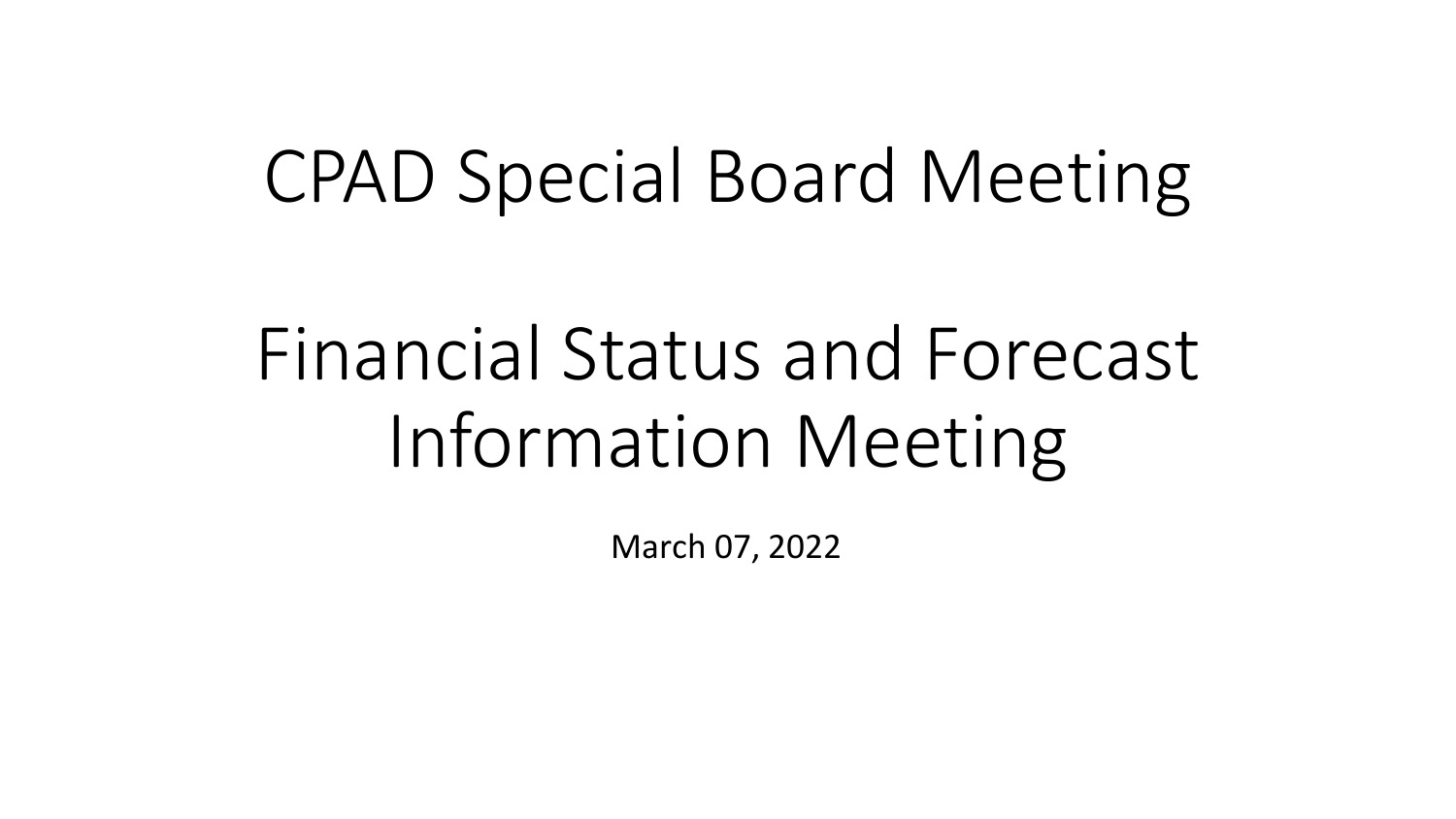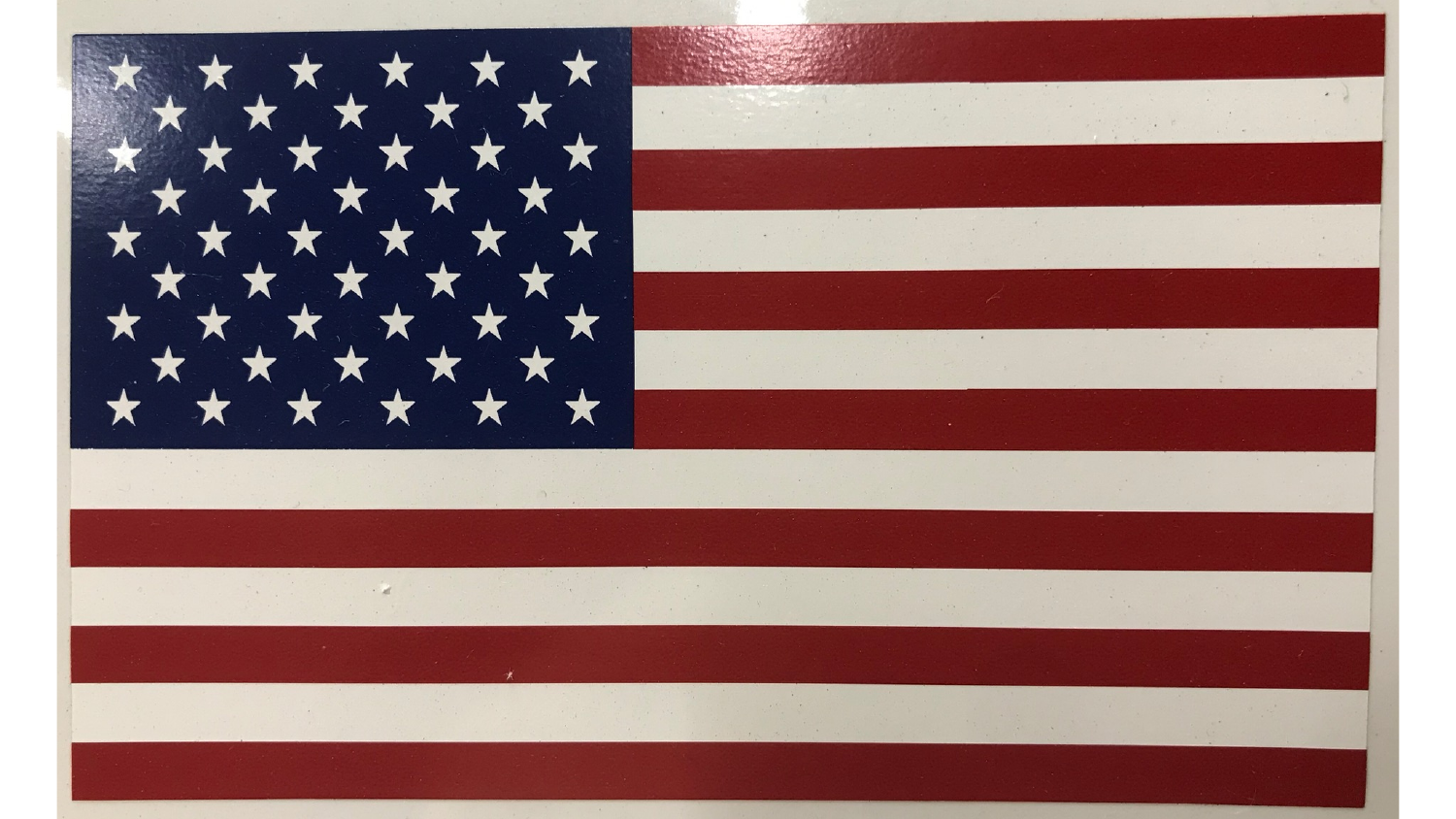## Objective of Tonight's Meeting

- Present the financial status and forecast of CPAD
- Present needs of the airport and streets to sustain
- Present how new funds will be managed
- Present possible special tax increases and what they do
- Discuss options, seeking public comments
- Results from tonight will be evaluated with possible changes to options
- This is the first of a series of information meetings with public opportunity to influence the final ballot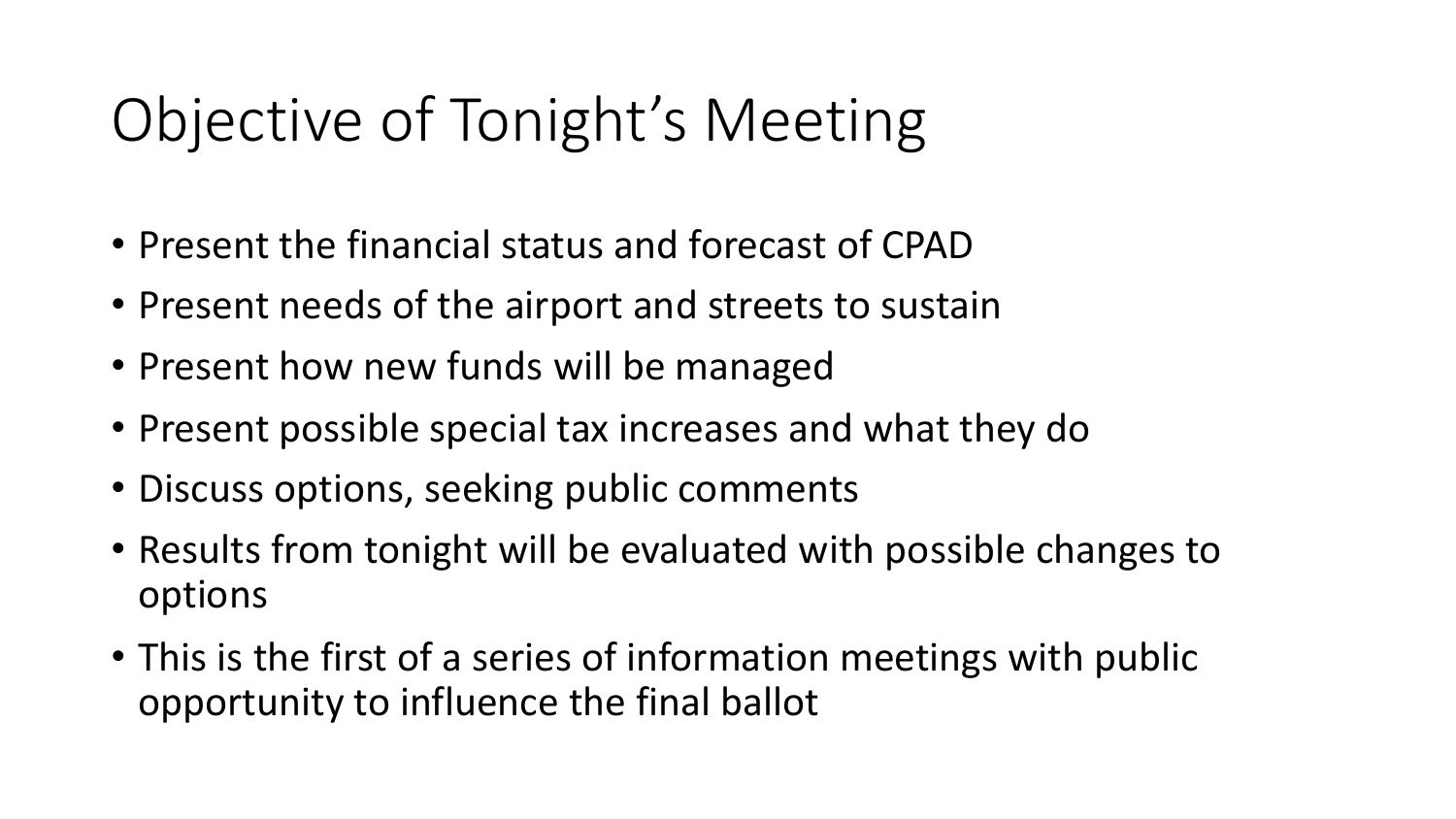#### Agenda

- This introduction
- Presentation by Director Shariff
- Discussions
- Mock Vote
- Note: *The numbers you will see for possible increases are for discussion. They are not the proposed increases, but are under consideration to be proposed.*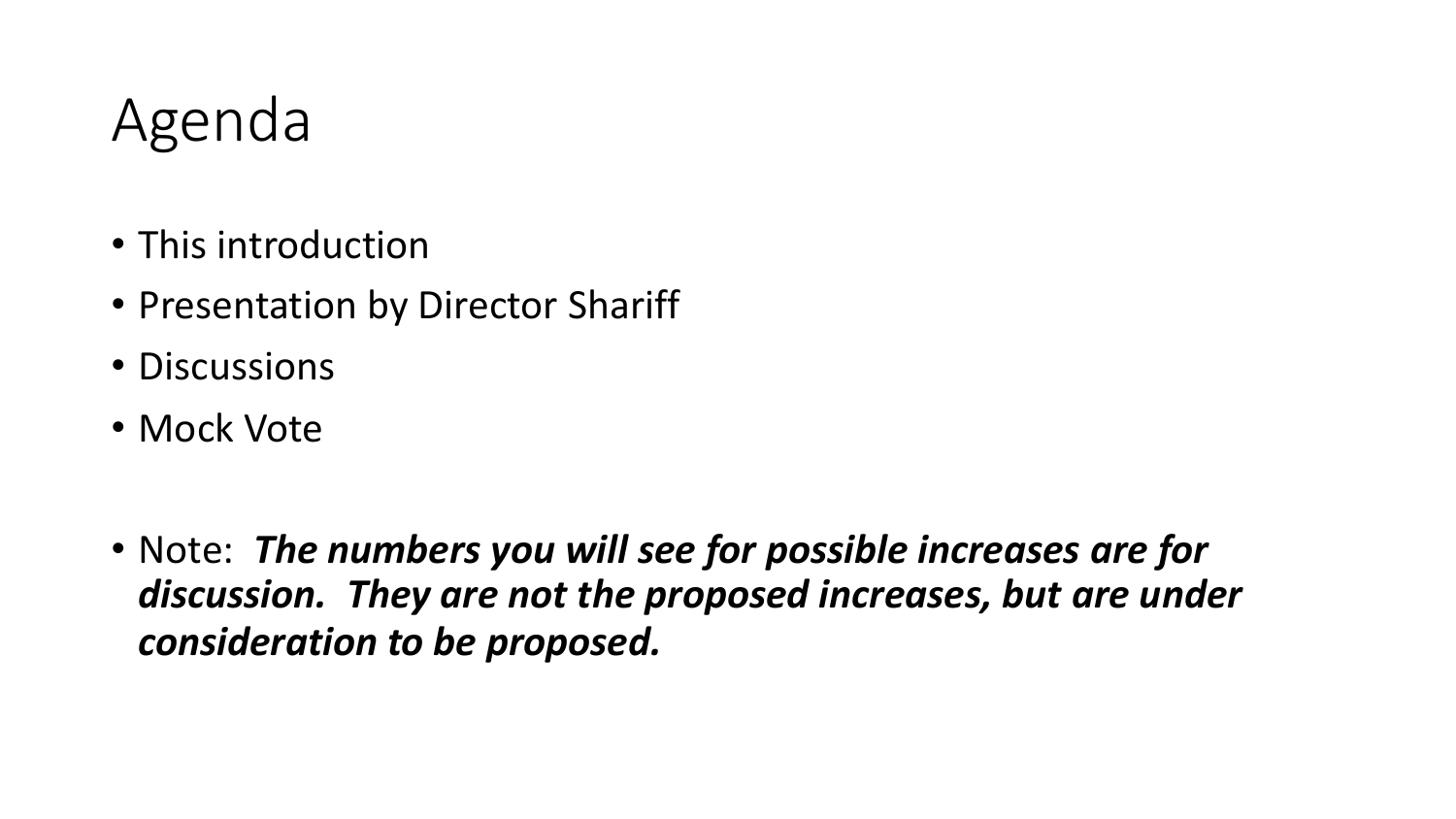## Terminology

- Special Tax = What we pay on our property tax bill. In this presentation also called 'Airport Assessment'
	- Voted by registered voters who live in the Airport District
	- Requires a Super Majority to pass; 67%
	- Is a fixed amount until changed by the voters
	- Voting administered by El Dorado County Elections Department
		- No charge to CPAD when elections are conducted during general elections
	- Current Special Tax is \$300/year for the airport (\$25/month), since 1995
- Assessment District = District created to fund a specific project. Ends after associated loan/bond is paid off
	- Our street bond, to pay for street resurfacing in 2009, matures in 2029
	- One vote per property, required simple majority to pass
	- Voting administered by  $3<sup>rd</sup>$  party, i.e. accounting firm.
		- Cost paid by CPAD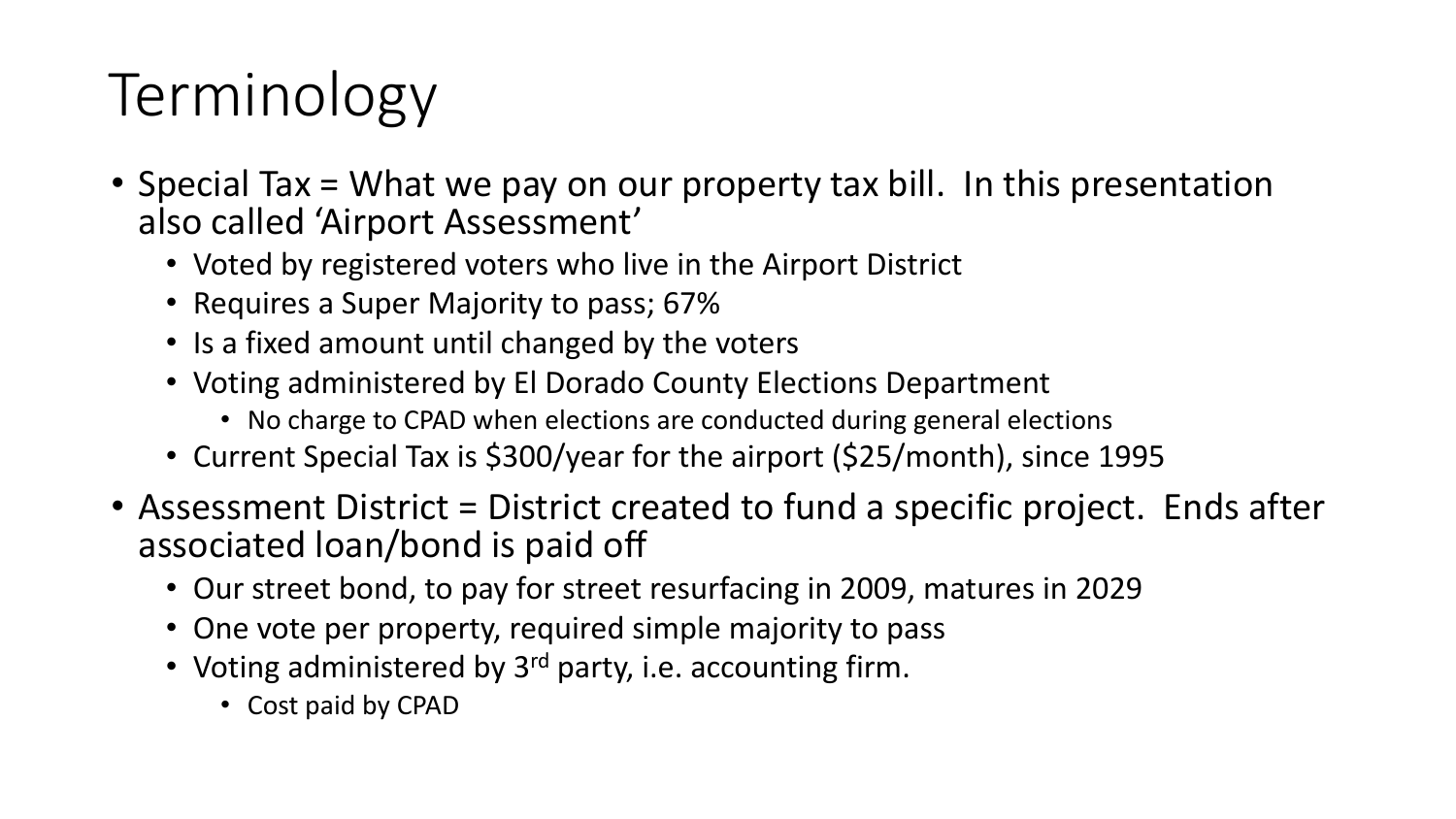| 2/28/22 |                                      |                        |                 |                    |  |                        |                             |                                                                                                 | 2022          |                                |                   |                      |                                    |                                                 |  |                |             |                          |  |  |
|---------|--------------------------------------|------------------------|-----------------|--------------------|--|------------------------|-----------------------------|-------------------------------------------------------------------------------------------------|---------------|--------------------------------|-------------------|----------------------|------------------------------------|-------------------------------------------------|--|----------------|-------------|--------------------------|--|--|
|         |                                      |                        |                 |                    |  |                        |                             |                                                                                                 |               |                                |                   |                      |                                    |                                                 |  |                |             |                          |  |  |
|         | February                             |                        | March           |                    |  |                        | April                       |                                                                                                 |               | May                            |                   |                      |                                    | June                                            |  |                | July        |                          |  |  |
|         |                                      |                        |                 |                    |  |                        |                             |                                                                                                 |               |                                |                   |                      |                                    |                                                 |  |                |             |                          |  |  |
|         |                                      |                        |                 |                    |  |                        |                             |                                                                                                 |               |                                |                   |                      |                                    |                                                 |  |                |             |                          |  |  |
|         |                                      | <b>BOD</b>             |                 |                    |  | <b>BOD</b>             |                             |                                                                                                 | <b>BOD</b>    |                                |                   | <b>BOD</b>           |                                    |                                                 |  | <b>BOD</b>     |             |                          |  |  |
|         |                                      | Mtg                    |                 |                    |  | Mtg                    |                             |                                                                                                 | Mtg           |                                |                   | Mtg                  |                                    |                                                 |  | Mtg            |             |                          |  |  |
|         |                                      | $2 - 28$               |                 |                    |  | $3 - 28$               |                             |                                                                                                 | $4 - 24$      |                                |                   | $5 - 23$             |                                    |                                                 |  | $6 - 27$       |             |                          |  |  |
|         | Regular Board Meeting                |                        |                 |                    |  |                        | Board meeting to review and |                                                                                                 | Regular Board |                                |                   | Meeting to           |                                    |                                                 |  | Regular CPAD   |             |                          |  |  |
|         |                                      | <b>Approve Pursing</b> |                 |                    |  |                        | then mail initial notice to |                                                                                                 | Meeting       |                                |                   | introduce ballot     |                                    |                                                 |  | Board Meeting; |             |                          |  |  |
|         | Measure on November<br><b>Ballot</b> |                        | property owners |                    |  |                        |                             |                                                                                                 |               |                                | Measure(s)        |                      | Consideration & Potential adoption |                                                 |  |                |             |                          |  |  |
|         |                                      |                        |                 |                    |  |                        |                             |                                                                                                 |               | Measure Reading                |                   | of the Resolution(s) |                                    |                                                 |  |                |             |                          |  |  |
|         |                                      |                        |                 |                    |  |                        |                             |                                                                                                 |               |                                |                   | & Initial Approval   |                                    |                                                 |  |                |             |                          |  |  |
|         |                                      |                        |                 |                    |  |                        |                             |                                                                                                 |               |                                |                   |                      |                                    |                                                 |  |                |             |                          |  |  |
|         |                                      |                        |                 |                    |  | $4 - 01$               |                             |                                                                                                 |               |                                |                   |                      |                                    |                                                 |  |                |             |                          |  |  |
|         |                                      |                        |                 |                    |  |                        | Notice Mailed to            |                                                                                                 |               |                                |                   |                      |                                    |                                                 |  |                |             |                          |  |  |
|         |                                      |                        |                 |                    |  | Residences             |                             |                                                                                                 |               |                                |                   |                      |                                    |                                                 |  |                | $7 - 06$    |                          |  |  |
|         |                                      |                        |                 |                    |  |                        | with assessment             |                                                                                                 |               |                                |                   |                      |                                    |                                                 |  |                | Deadline to |                          |  |  |
|         |                                      |                        |                 |                    |  |                        | information package to      |                                                                                                 |               |                                |                   |                      |                                    |                                                 |  |                |             | Submit ballot measure(s) |  |  |
|         |                                      |                        |                 |                    |  |                        | property owners             |                                                                                                 |               |                                |                   |                      |                                    |                                                 |  |                |             | to the El Dorado County  |  |  |
|         |                                      |                        |                 |                    |  | Required 45-day Period |                             |                                                                                                 |               |                                |                   |                      |                                    | Registrar of Voters<br>for the November 8, 2022 |  |                |             |                          |  |  |
|         |                                      |                        |                 |                    |  |                        | $4 - 05$                    |                                                                                                 |               |                                | $5 - 20$          |                      |                                    |                                                 |  |                |             | <b>General Election</b>  |  |  |
|         |                                      |                        |                 |                    |  |                        |                             |                                                                                                 |               |                                |                   |                      |                                    |                                                 |  |                |             |                          |  |  |
|         |                                      |                        |                 | Public Meeting #1  |  |                        |                             |                                                                                                 |               |                                |                   |                      |                                    |                                                 |  |                |             |                          |  |  |
|         |                                      |                        |                 | Finance Status,    |  |                        |                             |                                                                                                 |               |                                |                   |                      |                                    |                                                 |  |                |             |                          |  |  |
|         |                                      |                        |                 | Forecast & Measure |  |                        |                             |                                                                                                 |               | Required                       |                   |                      |                                    |                                                 |  |                |             |                          |  |  |
|         |                                      |                        |                 | Mon 3-07           |  |                        |                             |                                                                                                 |               | Public Meeting                 |                   |                      |                                    |                                                 |  |                |             |                          |  |  |
|         |                                      |                        |                 |                    |  |                        |                             |                                                                                                 |               | Target Time Frame              |                   |                      |                                    |                                                 |  |                |             |                          |  |  |
|         |                                      |                        |                 |                    |  | Public Meeting #2      |                             | Public Meeting #3                                                                               |               |                                |                   |                      |                                    |                                                 |  |                |             |                          |  |  |
|         |                                      |                        |                 |                    |  | Finance Status,        |                             | Finance Status,                                                                                 |               |                                |                   |                      |                                    |                                                 |  |                |             |                          |  |  |
|         |                                      |                        |                 |                    |  | Forecast & Measure     |                             | Forecast & Measure                                                                              |               |                                |                   |                      |                                    |                                                 |  |                |             |                          |  |  |
|         |                                      |                        |                 |                    |  | Mon 3-21               |                             | Thu 4-21                                                                                        |               |                                | Public Meeting #4 |                      |                                    |                                                 |  |                |             |                          |  |  |
|         |                                      |                        |                 |                    |  |                        |                             |                                                                                                 |               | Finance Status,                |                   |                      |                                    |                                                 |  |                |             |                          |  |  |
|         |                                      |                        |                 |                    |  |                        |                             |                                                                                                 |               | Forecast & Measure<br>Mon 5-16 |                   |                      |                                    |                                                 |  |                |             |                          |  |  |
|         |                                      |                        |                 |                    |  |                        |                             |                                                                                                 |               |                                |                   |                      |                                    |                                                 |  |                |             |                          |  |  |
|         |                                      |                        |                 |                    |  |                        |                             |                                                                                                 |               |                                |                   |                      |                                    |                                                 |  |                |             |                          |  |  |
|         |                                      |                        |                 |                    |  |                        |                             |                                                                                                 |               |                                |                   |                      |                                    |                                                 |  |                |             |                          |  |  |
|         |                                      |                        |                 |                    |  |                        |                             |                                                                                                 |               |                                |                   |                      |                                    |                                                 |  |                |             |                          |  |  |
|         |                                      |                        |                 |                    |  |                        |                             |                                                                                                 |               |                                |                   |                      |                                    |                                                 |  |                |             |                          |  |  |
|         |                                      |                        |                 |                    |  |                        |                             | Approximately 130 days set back from Deadline to submit to El Dorado County Registrar of Voters |               |                                |                   |                      |                                    |                                                 |  |                |             |                          |  |  |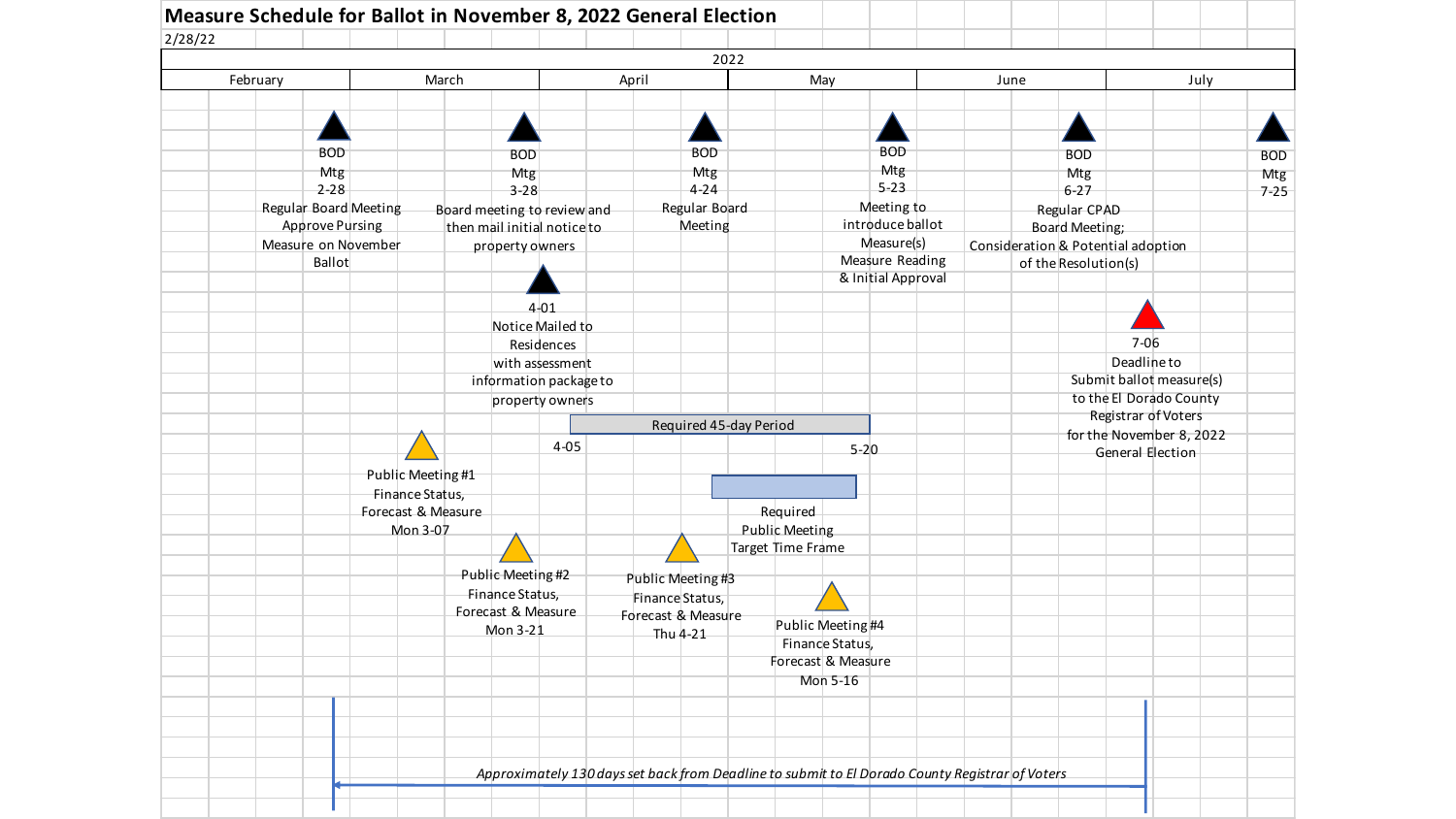#### Discussion

- What tier should the goal be for Airports and Streets?
- Which option would you like to see go forward?
- Which option do you think is most likely to succeed?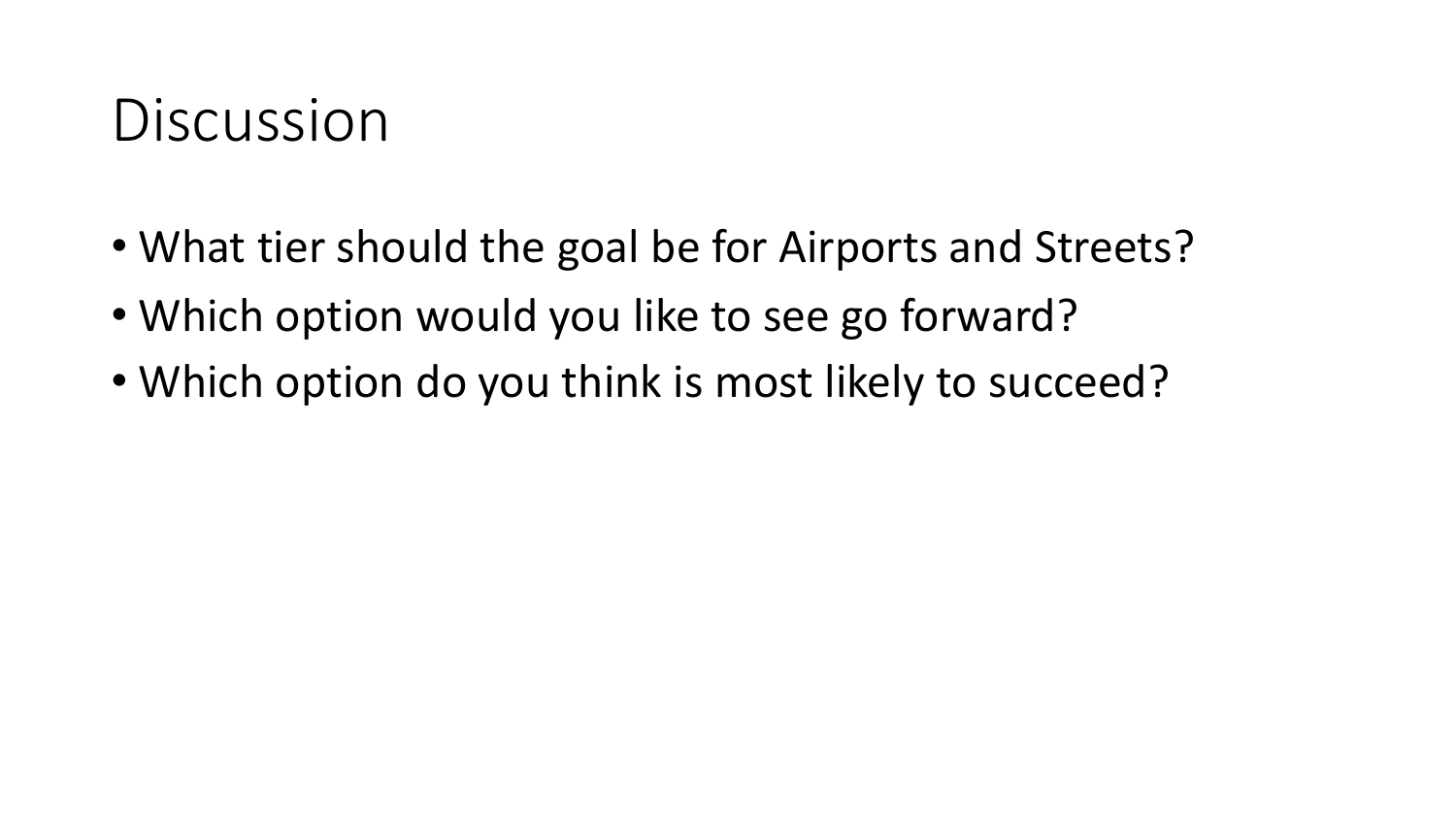### Poll

Which option to you favor?

Or write in a another solution

Please write the letter on the paper being passed out